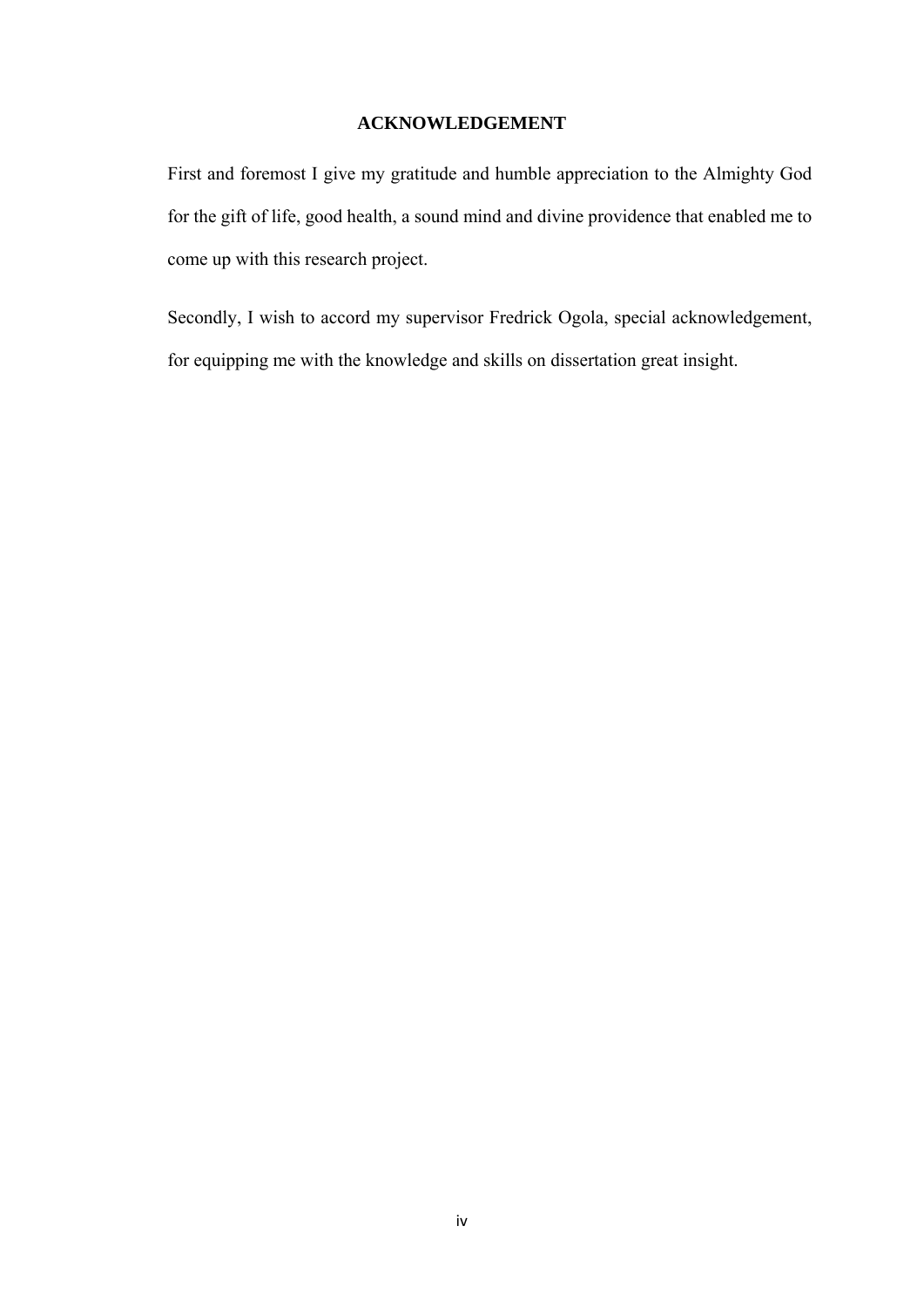## **ABSTRACT**

The study offers important guidelines to companies implementing an ERP system and develops a coherent conceptual framework that thoroughly investigates the determinants of the effective implementation of an ERP system, thus, broadening the understanding on the issue. The main objective of the study was to assess the determinants of Enterprise Resource Planning (ERP) implementation by Small and Medium Enterprises (SMEs) which are listed as top 100 SMEs in 2017 by KPMG and Nation Media (Appendix III) with specific reference to Nairobi County. Four key specific objectives were addressed in the study: to evaluate the effect of information technology (IT) infrastructure on ERP implementation by SMEs in Kenya; to establish how technical skills contribute to the implementation of ERP by Small and Medium Enterprises; to assess the effect of financial capital on implementation of ERP by Small and Medium Enterprises; and to explore the influence of implementation partner on the ERP by Small and Medium Enterprises. The study was based on three theories:- Technological Acceptance Model, Diffusion of Innovations Theory and Information Systems Success Model. The study used both primary and secondary data. Target population was the Small and Medium Enterprises within the Nairobi County. The author applied judgmental procedure to select 10 SMEs within Nairobi County. Descriptive research design was used to answer the specific questions of the study. Primary findings have shown that IT infrastructure, cost of implementation and cost of personnel have a very strong relationship with ERP Implementation. The examination prescribes different organizations to prepare or prepare enough work force to execute ERP. Small and medium enterprises ought to likewise have a hearty IT foundation important to execute ERP.